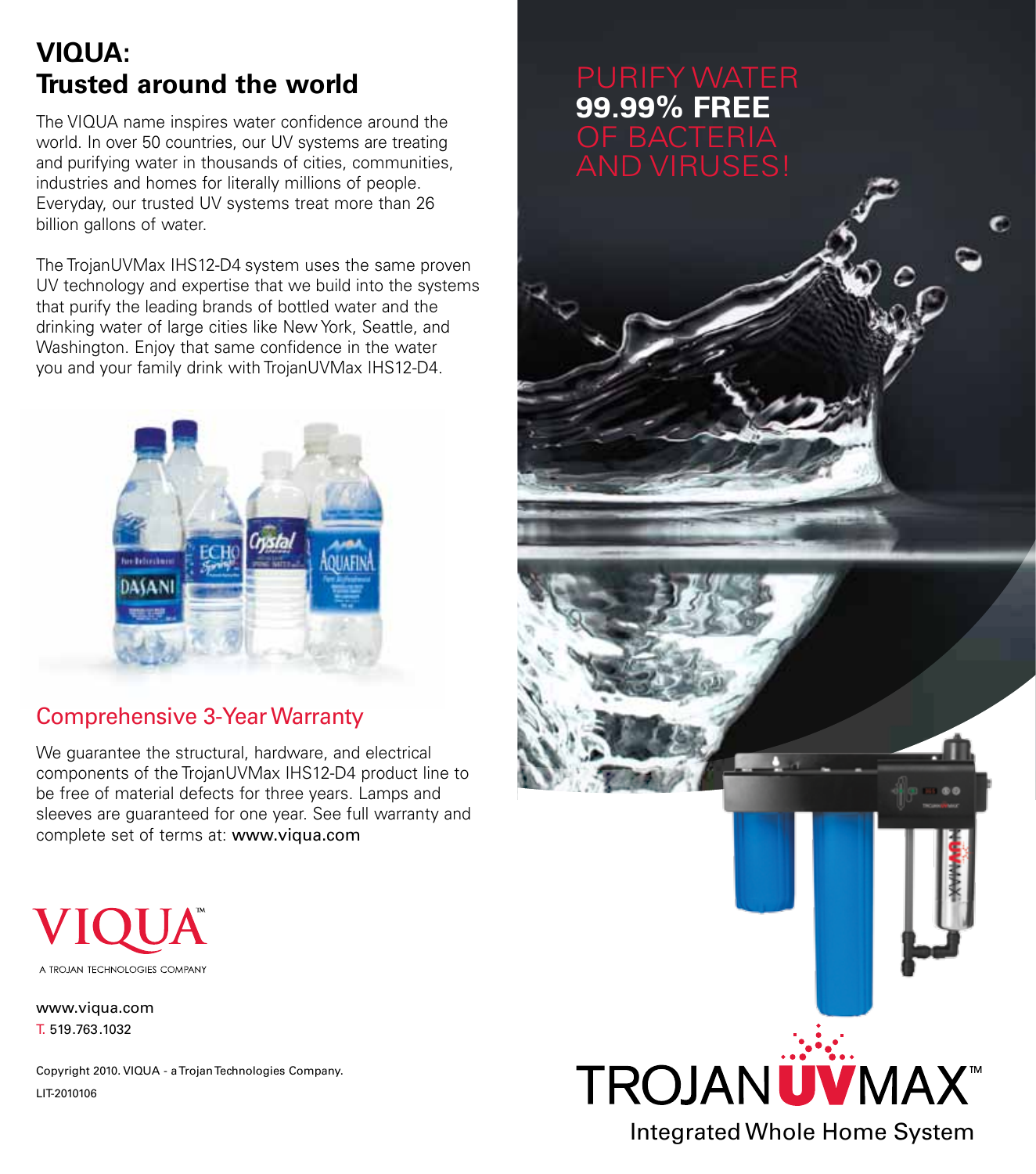# **Is your water safe?**

How safe is the water you drink? Do you really know for sure? If your home relies on a private water supply – whether it is a well, spring, lake or river – the quality of the water you and your family drink varies from day to day. Heavy rainfalls or melting snow can affect its purity. Agricultural run-off and distant sources of contamination can leach into groundwater over time and impact wells miles away. The simple fact is – water that has been safe for years will not necessarily be safe tomorrow.

#### Bad water test? 20% to 40% of wells are contaminated

Water quality studies commonly find that between 20 and 40 percent of wells in any given area are contaminated with *E. coli* or coliform bacteria. Unfortunately, most people don't take precautions until they've experienced a bad water test. And then, the typical response is to simply pour chlorine bleach into their well. Using chemicals for disinfection is a short term solution. More importantly, chemicals can produce carcinogenic by-products and affect the taste and odor of your water.

### Boil water advisory?

Township and city-managed water supplies aren't failsafe, either. Boil water advisories are becoming more common. Beyond the inconvenience they cause, such advisories are a clear warning that the clean water we've taken for granted is becoming a scarce resource.



*Cryptosporidium (left), the microorganism responsible for 50 deaths and widespread illness when it contaminated Milwaukee's drinking water supply in 1993, is almost completely resistant to chlorine. Giardia (right), causes gastrointestinal complications commonly know as beaver-fever, and is also highly resistant to chlorine.* 

## **Only UV fully protects you from bacteria and viruses**



#### **Ultraviolet (UV) Light**

#### **Highly Effective** ✓

The TrojanUVMax IHS12-D4™ system treats the water for the whole home, eliminating 99.99% of bacteria and viruses including chlorine-resistant cysts that are not tested for in routine water tests (such as *Cryptosporidium* and *Giardia*).



#### **Chemical Disinfection**

**X**) Not effective against *Cryptosporidium* and *Giardia*



#### **Water Filtration**

**X**) Not effective against bacteria, viruses and other harmful microorganisms



#### **Reverse Osmosis (R/O)**

**X**) Not recommended for use with water that is microbiologically unsafe or of unknown quality

### How does UV work?

The germicidal energy of ultraviolet light destroys illness-causing microorganisms by attacking their genetic core (DNA). This powerful dose of UV light eliminates their ability to reproduce, and the organisms simply die.

Water is purified by running it through a watertight chamber that contains an ultraviolet lamp. As water flows past, microorganisms are exposed to a lethal dose of germicidal UV energy.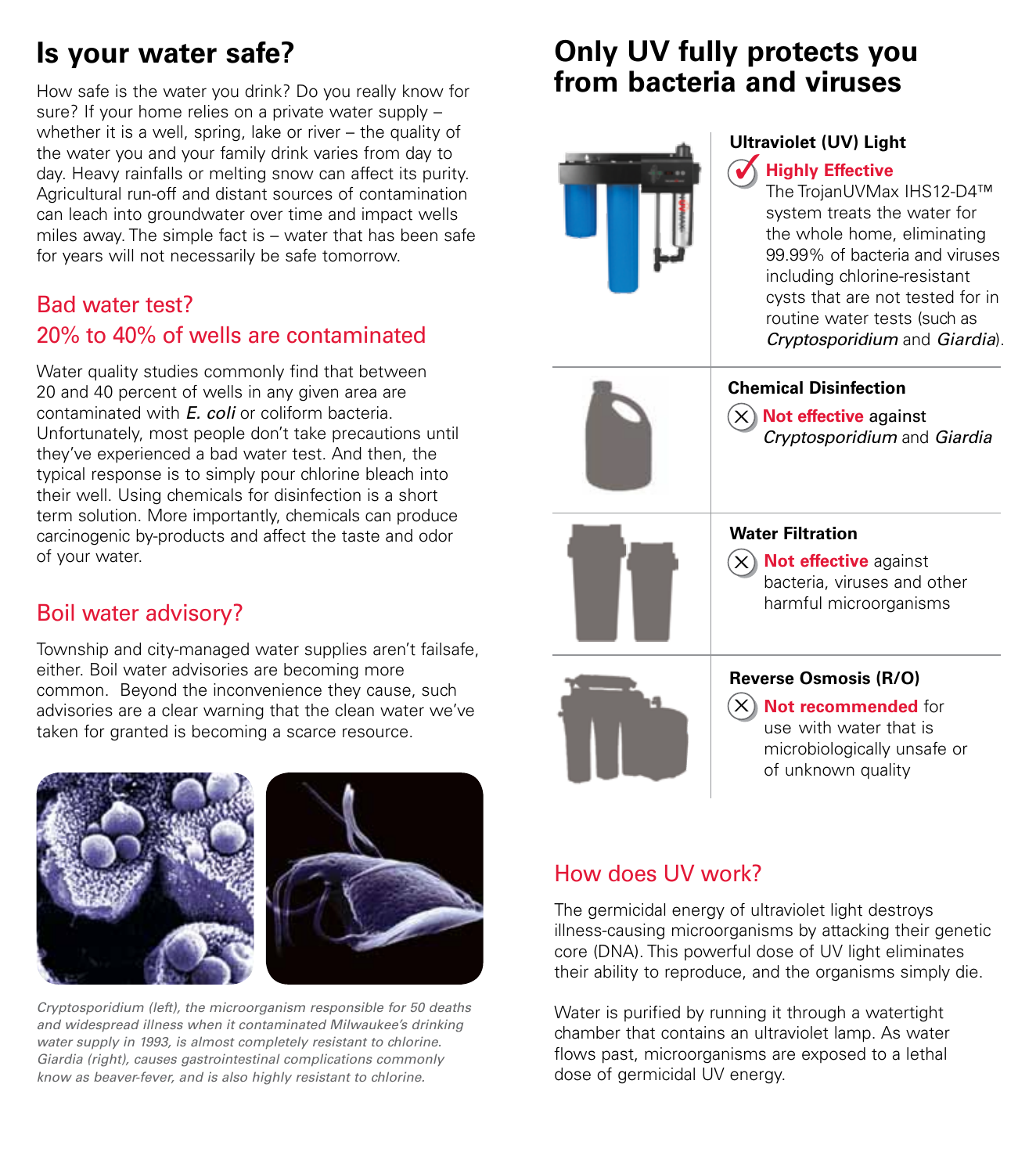

The proven way to safeguard your family's drinking water. Install a TrojanUVMax IHS12-D4 water purification system and drink with confidence. You no longer have to be concerned about bad water tests, boil water advisories, or contamination by harmful microorganisms. The TrojanUVMax IHS12-D4 uses the same proven UV technology that we build into our large systems that purify the leading brands of bottled water and the drinking water of major cities. Tens of thousands of TrojanUVMax IHS12-D4 systems are at work protecting the water in homes, cottages, schools, daycare centers and other facilities. Here's why.

#### Proven 99.99% effective

TrojanUVMax IHS12-D4 systems undergo exhaustive testing and evaluation to ensure they destroy 99.99 percent of harmful microorganisms, including *E. coli, Cryptosporidium,* and *Giardia.*

#### Environmentally-friendly and chemical-free

Purification with the TrojanUVMax IHS12-D4 is a safe, natural process that adds no chemicals and does not affect the taste or odor of your water.

#### Advanced, space-saving design

Using a sophisticated 3-D modeling process, we've designed a compact UV chamber that delivers maximum purification, and can fit just about anywhere in your home.

### Automatic lamp replacement reminder

The helpful lamp timer starts at 365 and counts down the days to annual lamp replacement. An alarm will also sound at this one year mark. Once the lamp is replaced, a press of the lamp timer reset button will restart the countdown.

## Confidence in Proper System Operation

Indicator lights on the power supply show the status of each system component. So, at a glance, you can confirm that your water is being purified properly. Warning lights appear when system maintenance is required.

#### Safe and easy to maintain

Replacing the UV lamp is simple and can be completed in minutes – without tools. A safety cap on the chamber prevents children from accessing the lamp or electrical components. The special lamp plug ensures that no one can power the UV lamp if it's not in the UV chamber.

### Stable, energy-efficient power delivery

The electronic power supply accurately maintains lamp intensity during power fluctuations, assuring continuous purification. The energy-efficient system uses about the same amount of energy as a 40 watt light bulb.

#### Handy Reference Card

Conveniently located behind the power supply, the reference card outlines the most important system functions and maintenance for your quick, on-the-spot questions.